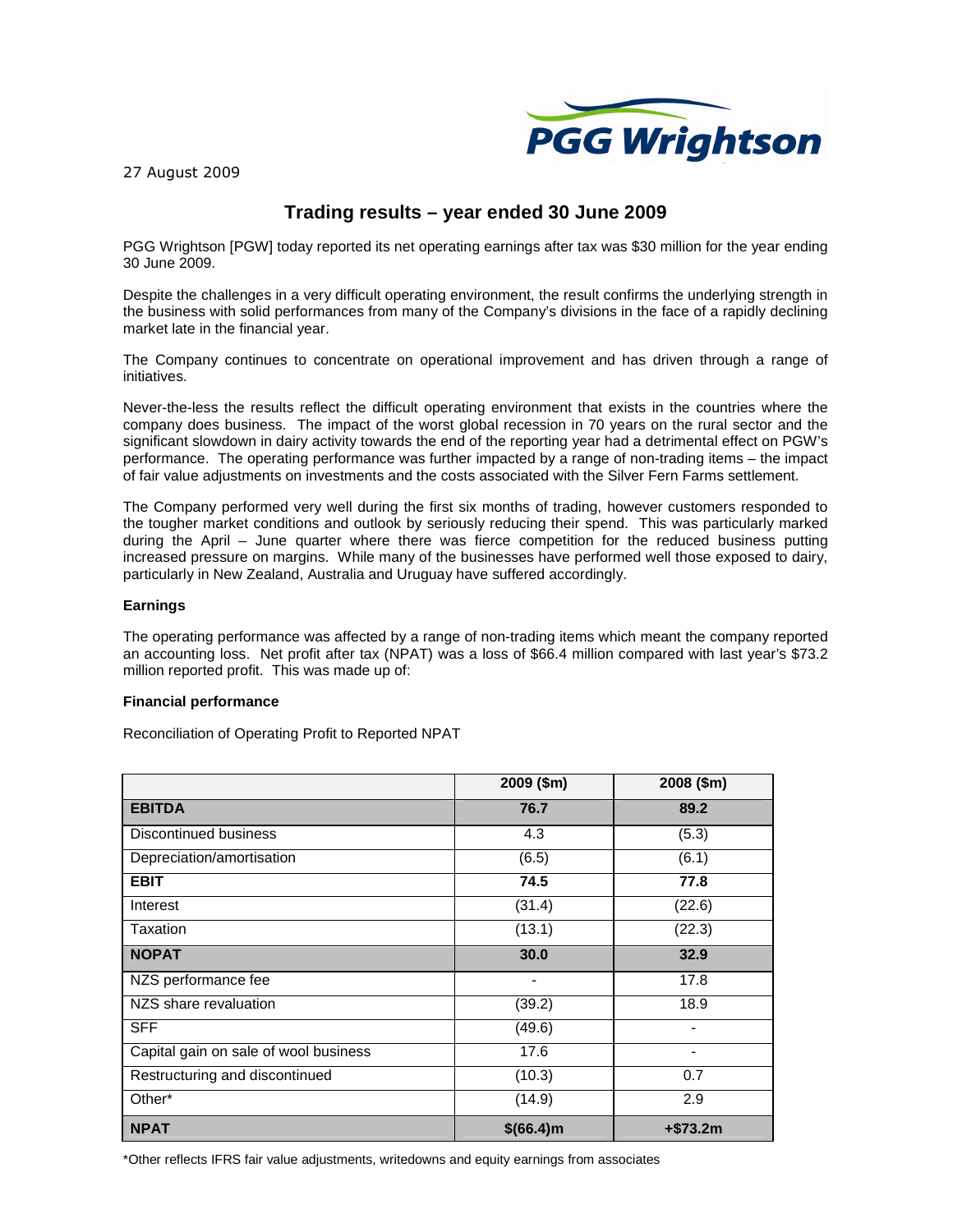Of these, the most directly comparable result on which to assess performance is the net operating profit after tax (excluding the one-off and non-trading items) figure of \$30 million, down \$2.9 million or 8.8 percent from last year.

The group NPAT was significantly reduced by one-off items, largely non-cash totalling \$96.4 million – the impact of fair value adjustments and a provision for expenses incurred in the settlement with Silver Fern Farms (SFF). The two major parts of this were \$39.2 million related to the revaluation to market price at 30 June 2009 of the group's shareholding in NZ Farming Systems Uruguay (NZS) and \$49.6 million related to the settlement of the SFF transaction.

The SFF settlement was an important resolution and PGW was pleased that both companies were able to put the disappointment of last year's events behind them. The settlement provided certainty for the Company over the financial exposure resulting from its inability to complete the transaction. The terms of the settlement were approved by PGW's banking syndicate.

The decline in operating earnings reflected a much tougher trading environment in the autumn period with earnings before interest and tax (EBIT) for the year reducing from \$77.8 million to \$74.5 million. The Group also experienced increased financing costs following the renewal of facilities during the financial year.

Revenue for the year at \$1.3 billion remained relatively strong and in line with last year. Margins were under pressure during the last quarter as competition increased in a number of business areas.

Operating cashflow of \$52 million compared with \$26 million the previous year, a significant increase reflecting positively the initiatives on working capital in the Company.

Total assets of \$1.5 billion were in line with last year.

Investments include additional equity in PGG Wrightson Finance, expansion of our rural services businesses in South America, acquisition of Stephen Pasture Seeds in Australia and investment in new IT systems.

#### **Capital Management Plan**

In June 2009 the Company notified its banking syndicate of a potential breach of its financial covenants as at 30 June due to adverse trading conditions expected from the last four months of the financial year. A waiver of financial covenants was received from both the banking syndicate and South Canterbury Finance, before the finalisation of the Company's results for the 2009 financial year.

As the waiver was not received prior to 30 June 2009, notwithstanding the banking syndicate waived its financial covenant requirements prior to the relevant test date, under IFRS the Company is required to record all term debt as current as at 30 June 2009. Following completion of the renegotiated banking package, debt maturing more than 12 months from 30 June 2009 (now approximately \$197.9 million) would be reclassified as term debt.

Upon receiving the bank waiver, the Company also commenced negotiations with its banking syndicate of various amendments to its existing banking facilities. The Company has subsequently renegotiated a revised banking package with its banking syndicate with the following terms:

- A term debt facility of \$197.9 million that matures on 31 August 2012 (previously \$275 million expiring on 30 September 2011)
- An amortising debt facility of \$200 million due to be fully repaid by 31 March 2010 (previously \$125 million expiring on 31 December 2010)
- A working capital facility of \$75 million that matures on 31 August 2011, with the limit and term reviewed annually (previously \$75 million expiring 30 April 2010)
- Overdraft and guarantee facilities of approximately \$40 million.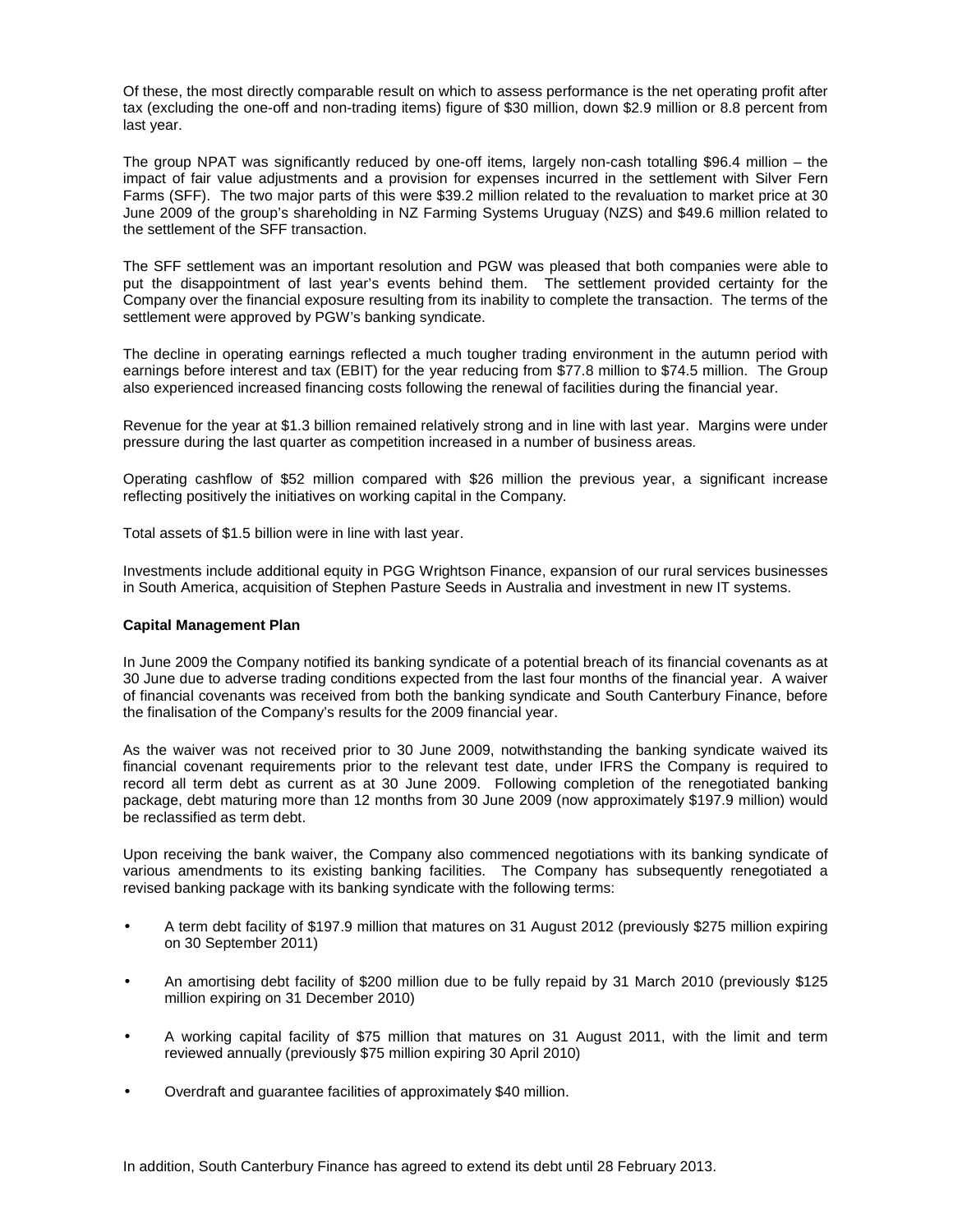In conjunction with the renegotiation of the terms of the Company's bank facilities, the Company has been reviewing its capital structure and evaluating its options for meeting the new bank debt amortisation schedule. The terms of the new facility set milestones for progress on the capital management plan, to enable the banking syndicate to monitor its implementation.

As part of this review, the Company is continuing to progress its previously announced debt reduction programme and is also considering the sale of selected assets and a potential equity raising. Any equity raising is likely to involve both existing shareholders and new investors, and may also include the introduction of a new cornerstone shareholder. The Company has engaged First NZ Capital and UBS to assist with this review and expects to provide a further update on its plans for meeting the new bank debt amortisation schedule when the review is completed.

#### **Distribution**

The Board decided that there would be no further dividend declared in relation to the 2008/09 year.

#### **Operating Performance**

Managing Director Tim Miles said the company performed very well in the first six months of trading and despite the serious downturn in the market in the April to June quarter it is clear that there is underlying strength in the business.

"Livestock, Rural Supplies, Seeds, Animal nutrition, Fruitfed Supplies and the Finance businesses are all performing well. Clearly, dairy prices are a significant concern while sheep meat prices are at their best levels in recent years," said Mr Miles.

"While the challenges of the operating environment remain, we believe the company is well-placed to take advantage of the upturn in trading conditions when it occurs."

 "We are maintaining a diligent control on costs and working hard on a number of fronts to grow benefits for our customers."

 "We continue to work with clients to bring about positive structural change to the wider agribusiness industry. Through two joint venture operations New Zealand Merino and Wool Partners International, we assist growers and supply chain partners in all aspects of wool production, sales and marketing. Both NZM and WPI aim to generate greater returns for New Zealand growers and are making solid progress," said Mr Miles.

The Company has played a key role in bringing about a recently announced consolidation in deer velvet marketing with partners Velexco Cooperative Group, NZ Velvet Cooperative and Tasman Velvet Processors the purpose of which is to produce consistently better returns for the industry, he added.

 "We continue to address cost structures and purchasing terms to improve our operating performance. During the year we introduced a number of initiatives including a full replacement of the accounting and billing systems for the parent company, a review of the procurement and outsourcing activities group-wide and active management of the PGW vehicle fleet that will reduce both costs and environmental impacts," he said.

### **Outlook**

While the medium-term international agricultural sector outlook remains robust, the ongoing global recession is dampening farmer confidence leading to restricted spending.

While sheep and beef farm incomes have improved to their best levels in recent years this has not yet been reflected in expenditure which has been kept to a minimum given the past poor returns.

The Company remains confident that the rural sector will play a significant part in leading New Zealand out of the recession and that the business is performing well in very difficult conditions.